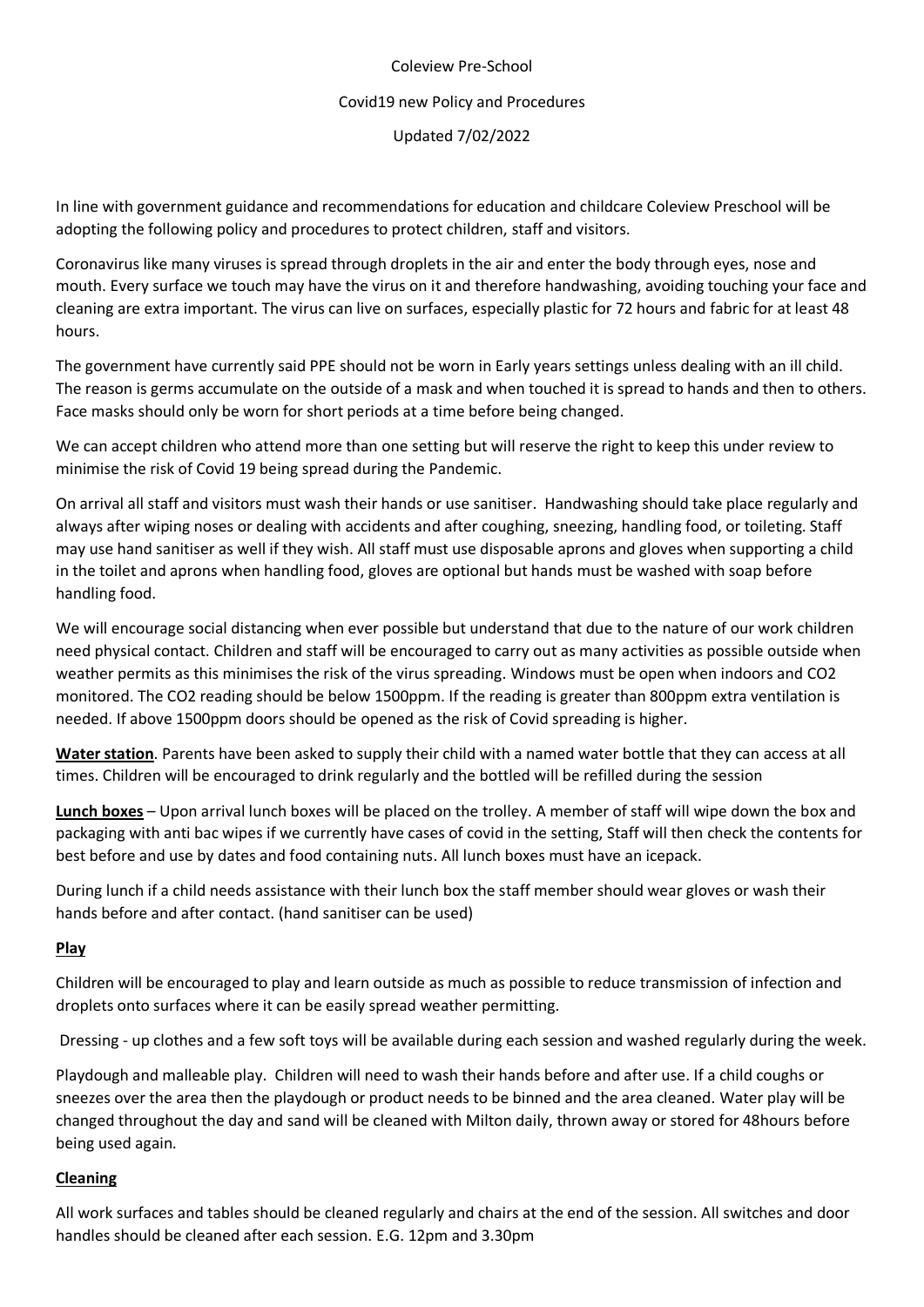Toilets need to be cleaned at least twice a day and toilet handles and taps cleaned after use as these will harbour covid 19 longer. Children should be encouraged to use the hand dryer rather than paper towels to reduce spread of infection.

All toys to be cleaned after use with Milton spray or hot soapy water and before being put away. Please ensure they are dry to prevent mould and bacteria growing.

Carpets will be hoovered daily and cleaned termly. All hard floors will be washed daily.

### **Personal Hygiene**

Children are to be encouraged to use tissues for their nose, cough into their elbow and wash their hands for 20 seconds after. Singing a song while they wash will help. All tissues and paper towels must be placed in a lidded bin that has a plastic bag inside. When emptying bins, bags must be tied to seal the bag before disposing of it into the main bin.

Children will not be able to share/ borrow clothing and should come with spare clothes, coats, and sun hats. Children will need their own labelled sun-cream to minimise cross infection during warmer weather.

If a child or staff member has a continuous cough, bad cold or temperature they should not come to the setting. Staff must take either a Lateral flow test if asymptomatic or PCR test if they have symptoms in line with government guidance. Children should not attend until symptoms have passed except for a mild non persistent cough if they test negative or until the 7 day isolation period has passed and they test negative after a positive PCR test.

### **Covid cases**

Should a child develop signs of Covid 19 during a session they should be isolated until collected. A member of staff must stay with the child and wear gloves, disposable apron and mask. Once the child has left PPE should be disposed of and hands washed for 20 seconds. Parents should seek advice re testing and booking a PCR test on the government website. Lateral flow tests are recommended for asymptomatic testing and a PCR if you have symptoms. Results from either method are acceptable although if you have symptoms and the LFT is negative a PCR should be undertaken.

If the child is negative, following a PCR test, they can return providing they have no symptoms. If they are positive Parents must notify us and keep the child home for a minimum of 7 days following the start of symptoms or positive test if asymptomatic. The first day of isolation is the day after the test result or start of symptoms. The HSE state a child under 12 should isolate with one carer for 7 days, test negative and until symptoms have gone or there is only a slight cough or loss of smell and taste . They should restrict mixing for a further 3 days is advised.

If a vaccinated person tests negative on day 5 and day 6 after a positive test, they can leave isolation if they have no symptoms other than a slight cough or loss of taste and smell. If still positive then the 10-day period remains If symptoms persist after 10 day's they should seek advice from the GP on whether it is safe for the child to return. The 10- day isolation period is extended if new symptoms appear. Track and trace will give advice on isolation.

The government states that `From 14 December 2021, adults who are fully vaccinated and all children and young people aged between 5 and 18 years and 6 months identified as a contact of someone with COVID-19 are strongly advised to take a lateral flow test every day for 7 days following close contact with a positive case and continue to attend their setting as normal, unless they have a positive test result. Daily testing of close contacts applies to all contacts who are:

- fully vaccinated adults people who have had 2 doses of an approved vaccine
- all children and young people aged 5 to 18 years and 6 months, regardless of their vaccination status
- people who are not able to get vaccinated for medical reasons

• people taking part, or have taken part, in an approved clinical trial for a COVID-19 vaccine Children under 5 years are exempt from self-isolation and do not need to take part in daily testing of close contacts

If you are NOT vaccinated then you need to isolate for 10 full days following close contact or testing positive.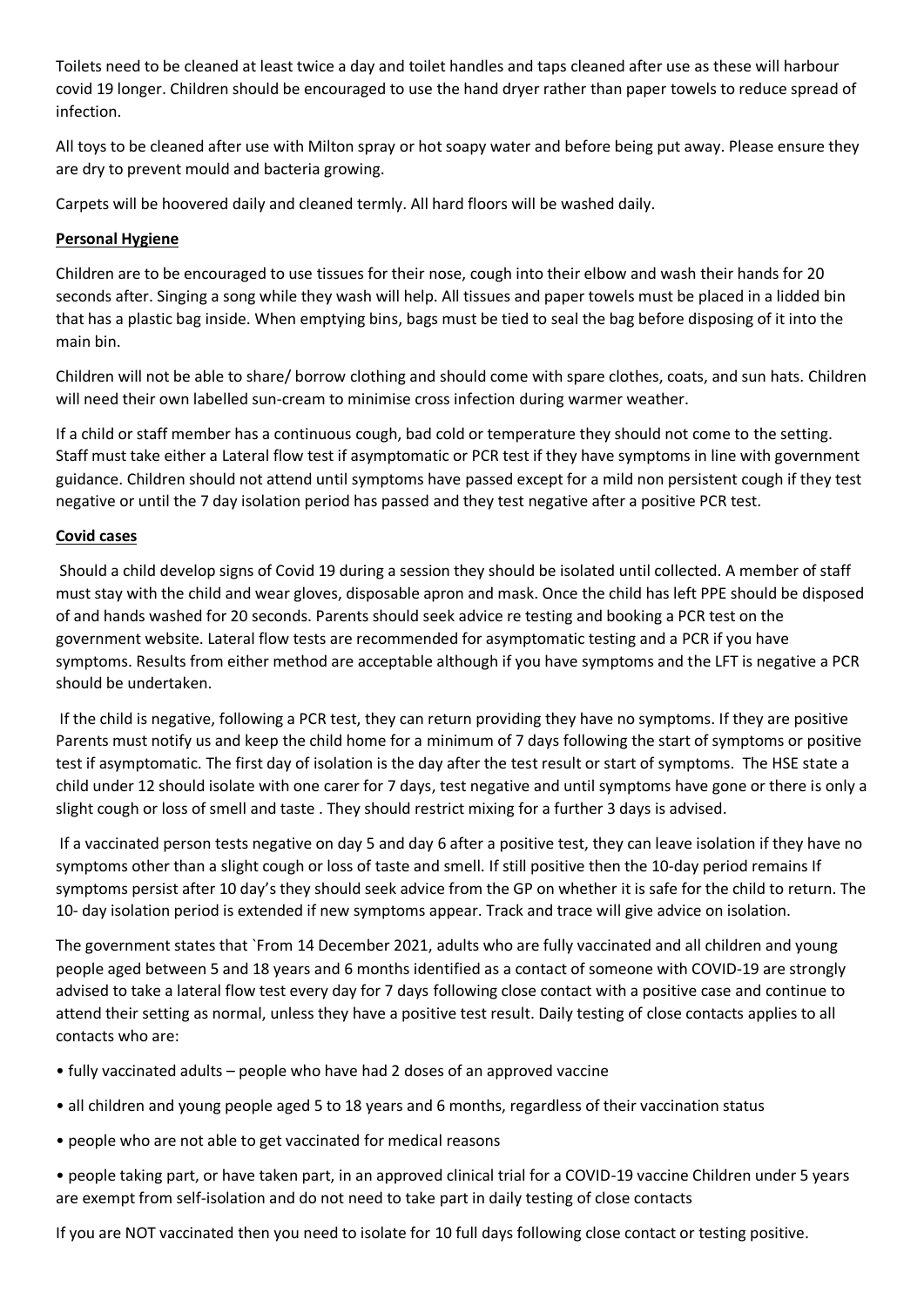#### **Coleview Pre-school Policy on attending.**

Coleview Pre-school are requesting that if a parent or close contact have a positive Covid result that you keep your child home during the isolation period to minimise the risk to others. This is a minimum of 7 days including day of test. We ask that you follow government recommendations for children under 5 and seek a PCR test for your child before they return to Pre-school.

We understand children are less likely to be seriously affected by Covid but Covid is easily spread and there are very vulnerable people attending the setting who we have a duty of care for. If your child catches Covid you must inform us and keep them home as we will need to inform Covid Response as per the local authority requirements for settings.

**Lateral flows are meant for asymptomatic testing.** A PCR is recommended if you have any symptoms, even mild ones or have been contacted by test and trace.

You must isolate until you receive your PCR result and if you or your child test positive

#### **Asymptomatic testing**

Testing remains important in reducing the risk of transmission of infection within settings. Staff will continue to test twice weekly at home, with rapid lateral flow device (LFD) test kits, 3 to 4 days apart. Testing remains voluntary but is strongly encouraged.

Early years children are not included in the rapid testing programme. UKHSA has advised there are limited public health benefits attached to testing early years children with rapid lateral flow coronavirus (COVID-19) tests. Young children may find the rapid lateral flow testing process unpleasant and are unable to self-swab.

Please understand as a Pre-school we are controlled by ratios and government guidance and should there be insufficient staff we may close.

If we have cases of covid we will use the notice board to inform our families and ask that you consider testing your child to protect everyone.

# **Arrivals**

All families will be asked to have **one** parent/adult accompany their child/children when dropping off and collecting

To support social distancing Parents will be asked to wait in line outside the setting and try to keep a 2-metre distance from other people. Parents must not stand by the gate entrance.

A member of staff will greet you and your child and ask about their health. If your child has any Covid symptoms, A bad cold or cough or generally unwell then you will be asked to take them home until they are well. This is to protect everyone at Coleview Pre-school and enable us to stay open.

The greeter will then let your child through into the main corridor where a member of staff will let the child into the classroom and place their coat and bag on a peg.

The Home-link book will be placed in the box for reading by staff and any letters added. Staff will also put any important information in the book. At the end of the week the book will be updated with details of your child's week.

## **Going home**

Parents will need to wait outside on social distancing spaces. They must not stand in the gate way as this will restrict spacing to exit after collecting their child.

#### **Home Time**

Children will wait inside, with their coat and bags ready to go home. A member of staff will stay with them.